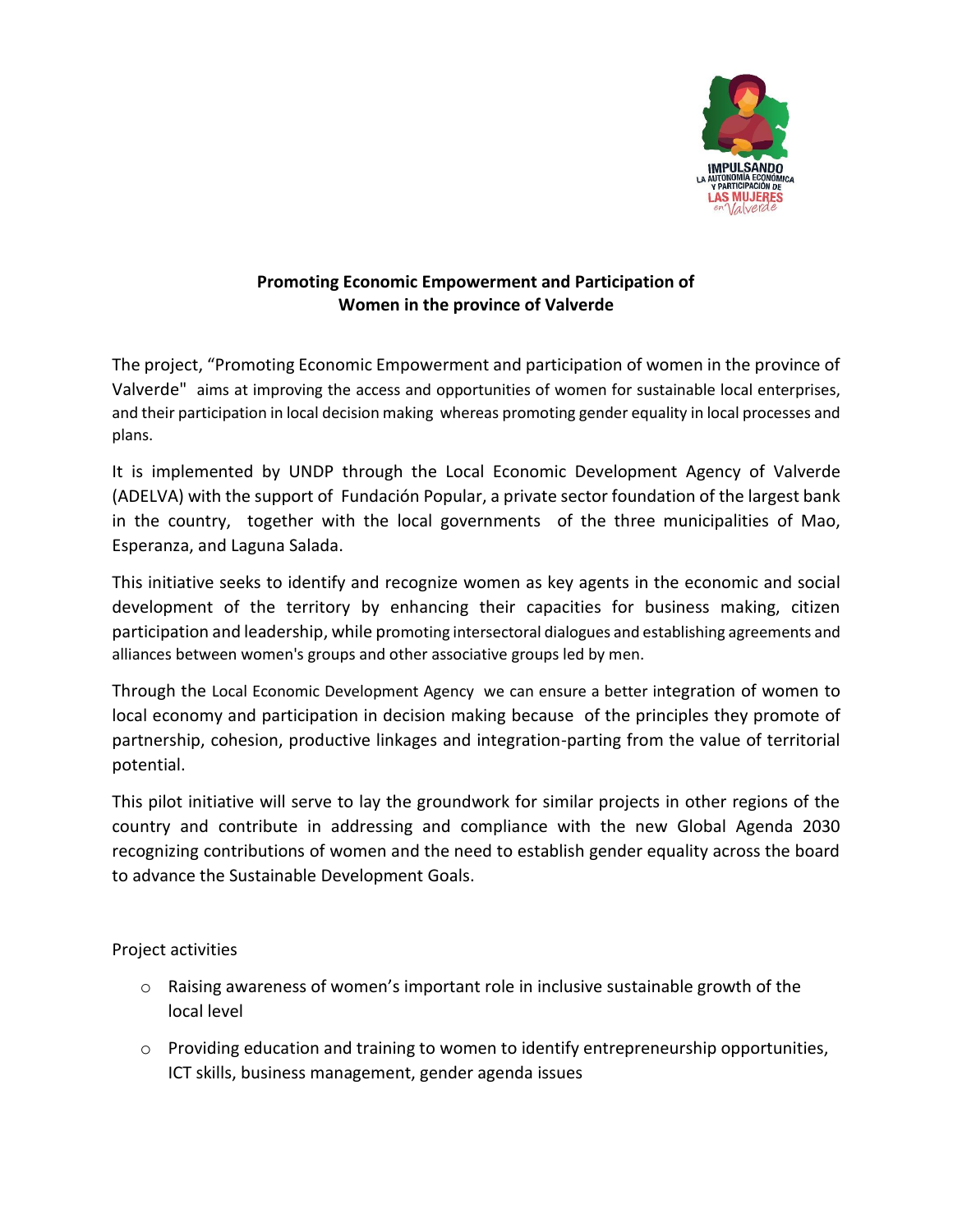

- o Identifying market niches for women and establishing value chains
- $\circ$  Promoting involvement of local authorities, private sector and social actors in the improvement of women's living conditions and targeting issues affecting women like maternal mortality, violence, and teen pregnancy
- $\circ$  Advocating for the implementation of gender sensitive local planning and budgeting that takes into consideration the differentiated needs of women and men.
- $\circ$  A diagnosis and mapping of women's economic empowerment situation in the province of Valverde.
- $\circ$  Raising awareness about processes and methodologies aimed to increase women's economic autonomy from the existing opportunities within the territory.
- $\circ$  Promoting the transformation of cultural mindsets and new ways to care for situations such as; climate change, risk management, economic crises, and issues that specially affect women like maternal mortality, violence, and teen pregnancy.
- $\circ$  Strengthening local capacities, especially women's, to achieve a better understanding of the processes in business development and entrepreneurship, and the identification of innovative opportunities.
- $\circ$  A catalog of entrepreneurship to increase visibility of opportunities for sustainable production niches at the provincial level.
- $\circ$  Designing tools to facilitate the process of inserting a gender equality approach and women's effective participation in local policy and programs.
- $\circ$  Accompanying organized women's groups with common interests to potentiate their insertion in the territory's value chains.
- o Establishing dialogues and agreements to insert a gender equality approach in the structures of local government and the development policies.

## Achievements so far

- $\checkmark$  Gender situation mapping of the Province of Valverde
- $\checkmark$  More than 10 projects promoted by ADELVA